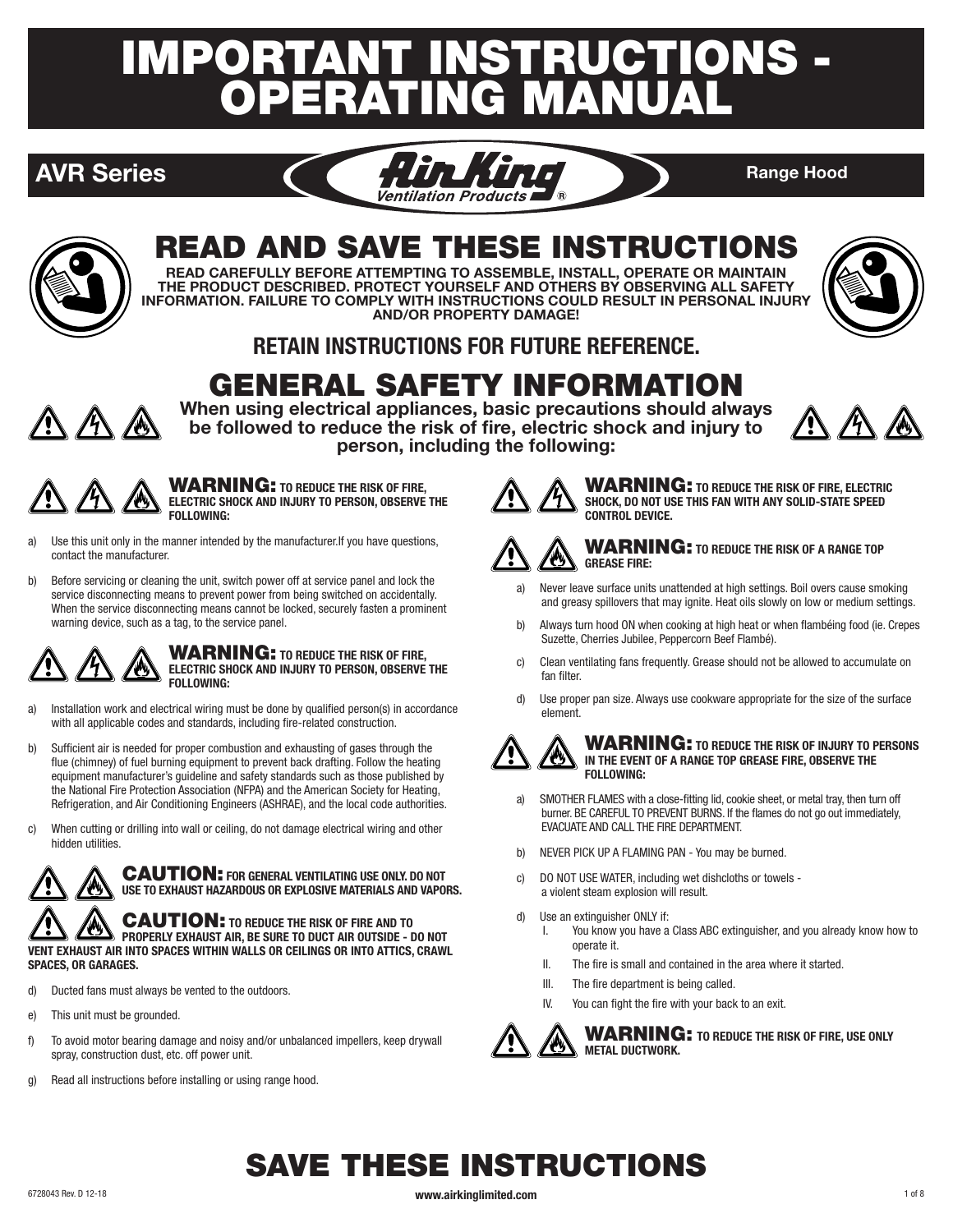# INSTALLATION INSTRUCTIONS



CAUTION: **MAKE SURE POWER IS SWITCHED OFF AT SERVICE PANEL BEFORE STARTING INSTALLATION.**

### SECTION 1 Preparing the Range Hood

- 1. Unpack hood from the carton and confirm that all pieces are present. In addition to the range hood you should have:
	- 1 Aluminum Grease Filter
	- 1 3-1/4"x 10" Damper Assembly
	- 1 7" Round Damper Assembly
	- 3 Damper Mounting Screws
	- 4 #8 Mounting Screws
	- 1 Wire Compartment Cover and Screw
	- 1 Instruction/Safety Sheet

**NOTE:** Some hoods may be shipped with a protective plastic adhered to the range hood. It is recommended to leave this in place during installation to protect the hood from scratching. Remove when the installation is complete.

- 2. Lay the hood flat on a table so the underside is facing you. Use a piece of cardboard to avoid damaging the table or the hood.
- 3. Remove lamp cover by squeezing the two tabs together **(Figure 1):**



4. Install a 60 watt maximum type A19 bulb and reinstall the lamp cover.

# SECTION 2

### Prepare the location for Hood Support

1. If the hood will be installed under cabinets that have a recessed bottom, it will be necessary to install wood mounting strips (not included) so the hood will mount properly **(Figure 2).**



- 2. The thickness of the strips should be the same as the recess of the cabinet and they should be approximately 2" wide.
- 3. Install the strips using appropriate length wood screws (not included). Make sure the strips line up to the keyhole slots of the range hood.

# SECTION 3

### Prepare the Hood for Installation

1. Choose the type of ducting you will require. This model is equipped to vent either Vertically or Horizontally through a 3-1/4" x 10" or 7" round duct. It can be modified to be ductless (re-circulates the air back into the kitchen) with the addition of a model RF55 combination grease/charcoal filter (not included) **(Figure 3).**



2a. **Horizontal or Vertical** - Remove the square knockout by inserting a screw driver under the edge and break the tabs holding it in place. Peel back with pliers **(Figure 4).**



- 2b. **Ductless** Remove the hood's front louver cover, exposing the front air slots. To remove louver slide to one side and lift the trailing edge. Do not use a screwdriver or any other object that could scratch the hood **(Figure 4).**
- 2c. **7" Round** Remove the round knockout located on the top of the hood by inserting a screw driver under the edge and break the tabs holding it in place. Peel back with pliers **(Figure 4)**.
- 3. Determine where the electrical service will enter the hood and remove the appropriate electrical knockout by inserting a screw driver into the slot and rocking back and forth until the knockout comes loose **(Figure 4).**

# SECTION 4

Installing the Range Hood

### CAUTION: **MAKE SURE POWER IS SWITCHED OFF AT SERVICE PANEL BEFORE STARTING INSTALLATION.**

- 1. Once the proper knockout(s) have been removed, either hold the hood up to the installation location and mark the locations of the ducting (if applicable), electrical, and mounting holes or mark the locations by measurement.
- 2. Cut appropriate holes for ducting connection (if applicable) and electrical connection in the wall/cabinet.
- 3. For 3-1/4" x 10" vertical or horizontal ducting, install the damper assembly to the hood by sliding the tabbed section of the damper under the hood body and securing with the two provided screws. For 7" round ducting, secure the duct collar (included) to the hood with the three provided screws. Using approved duct tape, tape around the collar to seal off any air leaks **(Figure 5).**



4. Install an approved wire connector to the electrical knockout of the hood and guide the electrical cable through the hood, allowing at least 6" of wire for connections and tighten.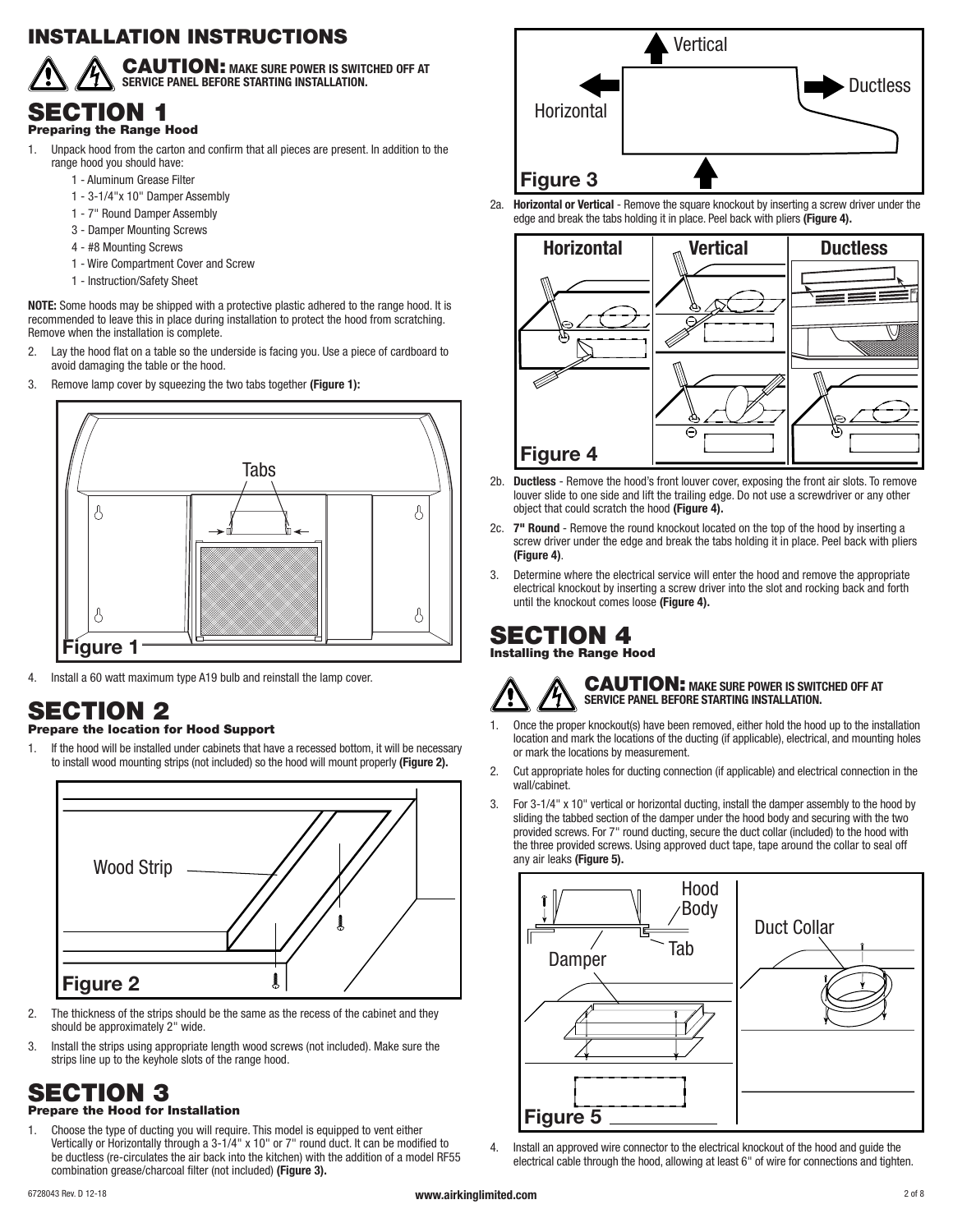**NOTE**: If installing into existing construction and you will not have access to the ductwork once the hood is in place, make ducting connections at this point. Refer to the Ducting Section for instructions.

5. Install the 4 mounting screw at the previously marked locations. Leave approximately 1/8" clearance. Slide the hood in place through the keyhole slots and align the front of the hood so that it is flush with the front of the cabinets. Tighten all screws securely **(Figure 6).**



CAUTION: **DO NOT INSTALL CLOSER THAN 22 INCHES ABOVE COOKING SURFACE.**

# SECTION 5

Wiring

CAUTION: **ALL ELECTRICAL CONNECTIONS MUST BE MADE IN ACCORDANCE WITH LOCAL CODES, ORDINANCES, OR NATIONAL ELECTRICAL CODE. IF YOU ARE UNFAMILIAR WITH METHODS OF INSTALLING ELECTRICAL WIRING, SECURE THE SERVICES OF A QUALIFIED ELECTRICIAN.**

1. Connect the 2 loose White wires from the range hood to the White wire from the supply. Connect the loose Black wire and Red wire from the range hood to the Black wire of the supply. Connect the ground wire (green or bare) from the supply to the green ground screw of the hood. Use approved methods for all connections **(Figure 7).**



**NOTE: DO NOT** disconnect any wiring that has already been crimped with a wire connector from the factory.

2. Install the wire compartment cover and tighten screw. Make sure all wiring is securely contained within the wire compartment.

## SECTION 6 **Ducting**



CAUTION: **ALL DUCTING MUST COMPLY WITH LOCAL AND NATIONAL BUILDING CODES.**

WARNING: **TO REDUCE THE RISK OF FIRE, USE ONLY METAL DUCTWORK.**

1. Connect the ducting to the hood's duct collar and damper. Secure in place using tape to seal all joints **(Figure 8).**





# SECTION 7 Finishing the Installation

1. Install the appropriate filter sliding the back side of the filter into the tab and pressing the front of the filter into place **(Figure 9).**



- 2. Turn switches to the "OFF" position and restore power. Test that the light and the fan are operating properly.
- If there is any vibration noise, check for the source and try to tighten fasteners.

### SECTION 8 Operation

### Controls

Your Range Hood is equipped with two rocker style switches with one controlling the lighting and the other controlling the exhaust fan. The light switch has two positions, ON ( I ) and OFF ( II ). The fan is a three position switch, HIGH ( II ), LOW ( I ), and OFF. OFF is the middle position of the switch.

SECTION 9 **Maintenance** 

### CAUTION: **MAKE SURE POWER IS SWITCHED OFF AT SERVICE PANEL BEFORE SERVICING THE UNIT.**

### Filters

**Grease Filter** - Included with your range hood is an aluminum grease filter that should be washed in hot water with detergent once a month. Reverse the instructions in the "Finishing the Installation" section of the instructions to remove filter. If the grease filter becomes damaged, replace with Air King Model RF35 Grease Filter.

**Charcoal Odor Filter** - If you have installed an optional combination grease/charcoal filter, it cannot be washed and must be discarded and replaced when it becomes noticeably dirty, has stopped filtering the odors, or at least once per year. Replace with Air King Model RF55 Combination Odor/Grease Filter.

### Cleaning



### CAUTION: **DO NOT USE GASOLINE, BENZINE, THINNER, HARSH CLEANSERS, ETC., AS THEY MAY DAMAGE THE RANGE HOOD.**

- 1. Clean your range hood with a mild detergent, such as dishwashing liquid, and dry with a soft cloth. NEVER USE ANY ABRASIVE PADS OR SCOURING POWDERS. Completely dry before restoring power. NEVER IMMERSE ELECTRICAL PARTS IN WATER.
- 2. The fan assembly can be vacuumed when build up (dirt, lint, etc.) accumulates over time. The fan is permanently lubricated and does not require oiling.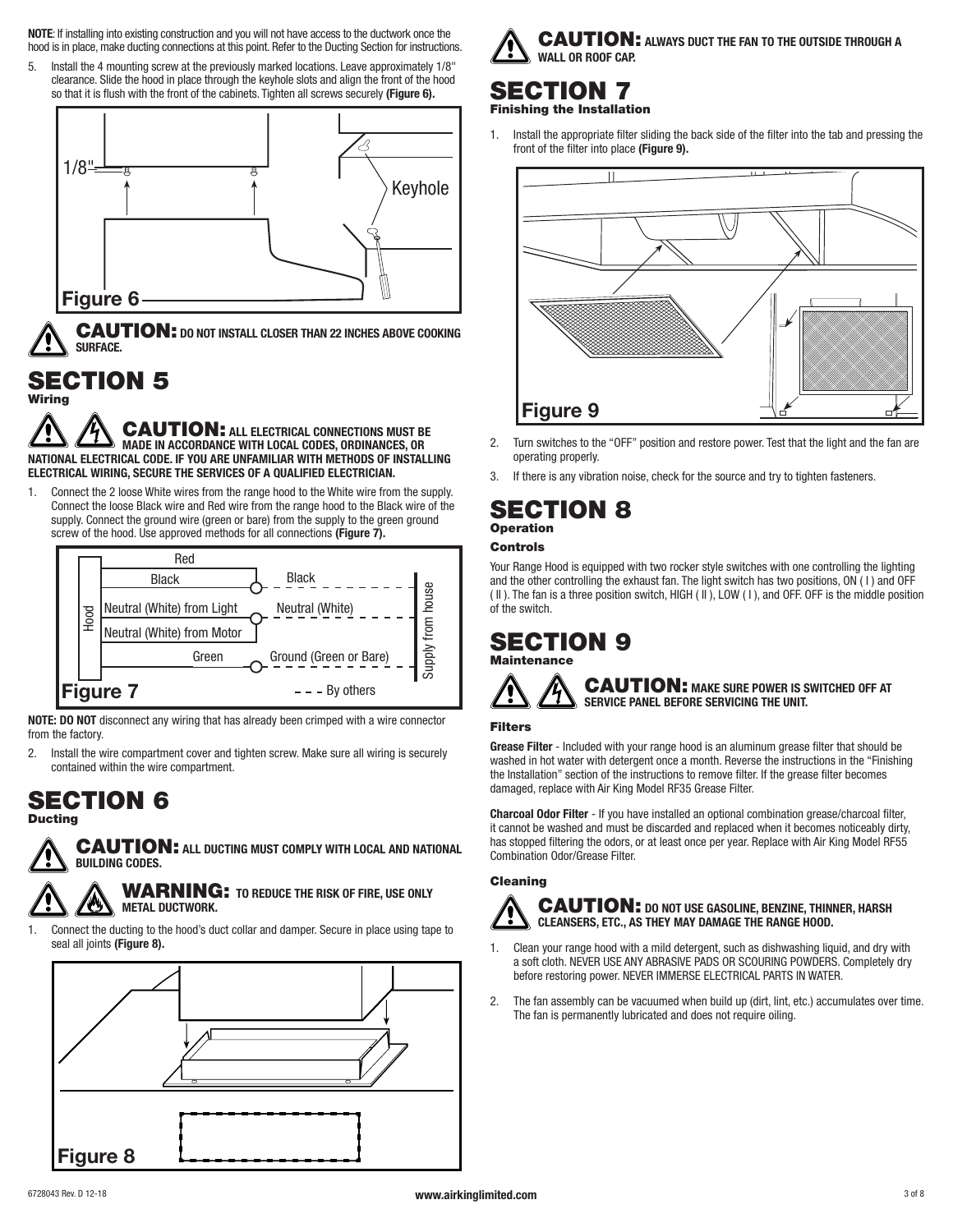# Troubleshooting Guide

| <b>Trouble</b>                                          |     | <b>Probable Cause</b>                     |     | <b>Suggested Remedy</b>                                              |
|---------------------------------------------------------|-----|-------------------------------------------|-----|----------------------------------------------------------------------|
| Hood does not operate when the switch is on.            | 1a. | A fuse may be blown or a circuit tripped. | 1а. | Replace fuse or reset circuit breaker.                               |
|                                                         | 1b. | Wiring is not connected properly.         | 1b. | Turn off power to unit. Check that all wires are connected.          |
| 2. Hood is operating, but air moves slower than normal. |     | Obstruction in the exhaust ducting.       |     | Check for any obstructions in the ducting including filter.          |
| 3. Hood is making a rattling noise.                     | :За | Filters are loose.                        | За. | Turn off power to unit. Check that all filter are securely in place. |
|                                                         | 3h  | Duct connection is loose.                 | 3b. | Turn off power to unit. Check that duct connection is tight.         |

# LIMITED WARRANTY

**WHAT THIS WARRANTY COVERS:** This product is warranted against defects in workmanship and/or materials.

**HOW LONG THIS WARRANTY LASTS:** This warranty extends only to the original purchaser of the product and lasts for one (1) year from the date of original purchase or until the original purchaser of the product sells or transfers the product, whichever first occurs.

**WHAT AIR KING WILL DO:** During the warranty period, Air King will, at its sole option, repair or replace any part or parts that prove to be defective or replace the whole product with the same or comparable model.

**WHAT THIS WARRANTY DOES NOT COVER:** This warranty does not apply if the product was damaged or failed because of accident, improper handling or operation, shipping damage, abuse, misuse, unauthorized repairs made or attempted. This warranty does not cover shipping costs for the return of products to Air King for repair or replacement. Air King will pay return shipping charges from Air King following warranty repairs or replacement

**ANY AND ALL WARRANTIES, EXPRESSED OR IMPLIED (INCLUDING, WITHOUT LIMITATION, ANY IMPLIED WARRANTY OF MERCHANTABILITY), LAST ONE YEAR FROM THE DATE OF ORIGINAL PURCHASE OR UNTIL THE ORIGINAL PURCHASER OF THE PRODUCT SELLS OR TRANSFERS THE PRODUCT, WHICHEVER FIRST OCCURS AND IN NO EVENT SHALL AIR KING'S LIABILITY UNDER ANY EXPRESS OR IMPLIED WARRANTY INCLUDE (I) INCIDENTAL OR CONSEQUENTIAL DAMAGES FROM ANY CAUSE WHATSOEVER, OR (II) REPLACMENT OR REPAIR OF ANY HOUSE FUSES, CIRCUIT BREAKERS OR RECEPTACLES. NOTWITHSTANDING ANYTHING TO THE CONTRARY, IN NO EVENT SHALL AIR KING'S LIABILITY UNDER ANY EXPRESS OR IMPLIED WARRANTY EXCEED THE PURCHASE PRICE OF THE PRODUCT AND ANY SUCH LIABILITY SHALL TERMINATE UPON THE EXPIRATION OF THE WARRANTY PERIOD.**

Some states and provinces do not allow limitations on how long an implied warranty lasts, or the exclusion or limitation of incidental or consequential damages, so these exclusions or limitations may not apply to you. This warranty gives you specific legal rights. You may also have other rights which vary from state to state and province to province. Proof of purchase is required before a warranty claim will be accepted.

# CUSTOMER SERVICE:

**Toll-Free (800) 465-7300**

Our Customer Service team is available to assist you with product questions, service center locations, and replacement parts. They can be reached Monday through Friday, 8am-4pm Eastern. Please have your model number available, as well as the type and style (located on the label inside of your product).

Please do not return product to place of purchase.

www.airkinglimited.com

**PARTS FOR DISCONTINUED, OBSOLETE AND CERTAIN OTHER PRODUCTS MAY NOT BE AVAILABLE. DUE TO SAFETY REASONS, MANY ELECTRONIC COMPONENTS AND MOST HEATER COMPONENTS ARE NOT AVAILABLE TO CONSUMERS FOR INSTALLATION OR REPLACEMENT.**

| Qty. | Description | Replacement Part # 3 (7 8 9

2

Place of Purchase: Model Number:

|                |   | Filter RF35                   | 5S4199011 |
|----------------|---|-------------------------------|-----------|
|                |   | Filter RF55                   | 5S1199081 |
| 2              |   | Motor Assembly                | 5S1107103 |
| 3              |   | Light Lens                    | 5S4199004 |
| 4              |   | Wire Compartment Cover        | 5S4199005 |
| 5              |   | Lamp Holder                   | 5S4199006 |
| 6              | 1 | Switch Plate - White          | 5S1107183 |
|                |   | Biscuit                       | 5S1107184 |
|                |   | Almond                        | 5S1107185 |
|                |   | <b>Black</b>                  | 5S1107188 |
| $\overline{7}$ |   | Louver Plate - White          | 5S1429003 |
|                |   | Biscuit                       | 5S1429004 |
|                |   | Almond                        | 5S1429005 |
|                |   | <b>Black</b>                  | 5S1429006 |
| 8              |   | Damper Assembly (3-1/4" x 10) | 5S1199080 |
| 9              |   | Damper Assembly (7" round)    | 5S1429003 |

Installer: Installation Date:

1

4

5

6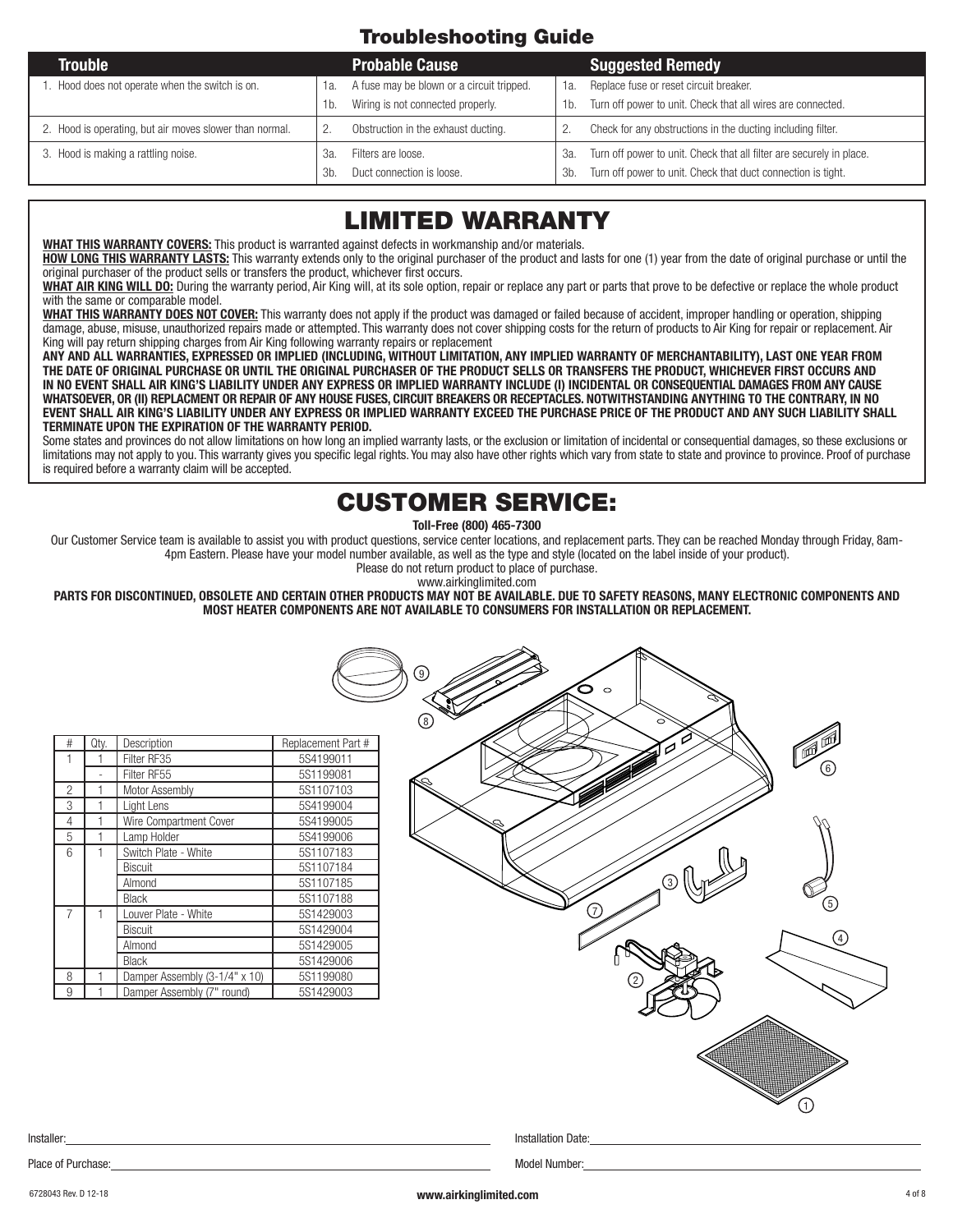# INSTRUCCIONES IMPORTANTES – MANUAL DE OPERACIÓN





# LIRE ET CONSERVER CES INSTRUCTIONS

**LIRE SOIGNEUSEMENT AVANT DE TENTER D'ASSEMBLER, INSTALLER, OPÉRER OU DE RÉPARER LE PRODUIT DÉCRIT. PROTÉGEZ VOUS-MÊME ET LES AUTRES EN OBSERVANT TOUTE L'INFORMATION DE SÉCURITÉ. FAILLIR À SE CONFORMER AUX INSTRUCTIONS PEUT RÉSULTER EN BLESSURE PERSONNELLE GRAVE ET/OU EN DOMMAGE À LA PROPRIÉTÉ.**



# **CONSERVER CES INSTRUCTIONS POUR RÉFÉRENCES FUTURES.** INSTRUCTIONS GÉNÉRALES DE SÉCURITÉ

**Lors de l'utilisation d'appareils électriques, des précautions de base doivent toujours être suivies pour réduire les risques d'incendie, de choc électrique et de blessures corporelles, incluant ce qui suit:**



AVERTISSEMENT : **POUR RÉDUIRE LES RISQUES D'INCENDIE, DE CHOC ÉLECTRIQUE OU DE BLESSURES PERSONNELLES OBSERVER CE QUI SUIT:**

- a) Utiliser cette unité seulement de la manière pour laquelle le fabricant l'a conçu. Si vous aviez des questions, veuillez contacter le fabricant.
- b) Avant d'effectuer un service ou de nettoyer l'unité, couper l'alimentation électrique dans le panneau de distribution et verrouiller le dispositif de déconnexion afin d'éviter que l'alimentation ne revienne accidentellement. Lorsque le dispositif ne peut être verrouillé, fixer solidement un avis d'avertissement, tel qu'une étiquette, au panneau de distribution.



- a) Le travail d'installation et le câblage électrique doivent être effectués par une(des) personne(s) qualifiée(s) en conformité avec tous les codes et normes applicables, incluant la construction relative aux incendies.
- b) De l'air en quantité suffisante est requis pour la bonne combustion et l'évacuation de gaz par le conduit (cheminée) provenant d'équipement de brûlage au combustible pour prévenir un refoulement. Suivre les directives du fabricant de l'équipement de chauffage et les normes de sécurité telles que celles publiées par la National Fire Protection Association (NFPA) et de la American Society for Heating, Refrigeration, and Air Conditioning Engineers (ASHRAE), et de celles des autorités locales du code.
- c) Lorsque vous coupez ou perforez un mur ou un plafond, prenez garde de ne pas endommager les fils électriques ou tout appareil qui pourrait être dissimulé.

AVERTISSEMENT : **POUR RÉDUIRE LES RISQUES D'INCENDIE ET POUR ÉVACUER L'AIR ADÉQUATEMENT, ASSUREZ-VOUS D'ÉVACUER L'AIR VERS L'EXTÉRIEUR – NE PAS ÉVACUER L'AIR DANS DES ESPACES DANS LES MURS, LES PLAFONDS OU LES GRENIERS, LES GALERIES TECHNIQUES OU LES GARAGES.**



AVERTISSEMENT : **POUR USAGE DE VENTILATION GÉNÉRALE EXCLUSIVEMENT. NE PAS UTILISER POUR ÉVACUER DU MATÉRIEL ET DES VAPEURS DANGEREUSES OU EXPLOSIVES.**

- d) Les ventilateurs avec conduits doivent toujours être évacués vers l'extérieur.
- e) Cette unité doit être mise à la terre.
- f) Pour éviter des dommages aux roulements des moteurs et/ou des hélices bruyantes ou déséquilibrées, empêcher la poussière de cloison sèche, poussière de construction, etc., d'atteindre l'unité de puissance.
- g) Lire toutes les instructions avant d'installer ou d'utiliser la hotte de cuisine.



AVERTISSEMENT : **POUR RÉDUIRE LES RISQUES D'INCENDIE OU DE CHOC ÉLECTRIQUE, NE PAS UTILISER CE VENTILATEUR AVEC UN RÉGULATEUR DE VITESSE ÉLECTRONIQUE.**



### AVERTISSEMENT : **POUR RÉDUIRE LES RISQUES**  w **D'INCENDIE DE GRAISSE SUR LE DESSUS DE LA CUISINIÈRE:**

- a) Ne jamais laisser les unités de surface à des degrés élevés sans surveillance. Les débordements par bouillonnement produisent de la fumée et des débordements graisseux qui peuvent s'enflammer. Chauffer les huiles lentement à des degrés faibles ou modérés.
- b) Toujours mettre la hotte EN MARCHE lors de cuisson à haute température ou lors de flambage de nourriture (par ex., des Crêpes Suzette, de Cerises Jubilées, steak flambé, etc.)
- c) Nettoyer les ventilateurs d'évacuation fréquemment. Aucune accumulation de graisse ne devrait être tolérée sur les filtres du ventilateur.
- d) Utiliser des poêlons de taille appropriée. Toujours utiliser les batteries de cuisine appropriées pour la taille de l'élément de surface.



AVERTISSEMENT : **POUR RÉDUIRE LES RISQUES DE BLESSURES PERSONNELLES DANS L'ÉVENTUALITÉ D'UN FEU DE GRAISSE**  <u>/ag</u> **SUR LA SURFACE DE CUISSON, SUIVRE LES INDICATIONS SUIVANTES:**

- a) ÉTOUFFER LES FLAMMES avec un couvercle bien ajusté, une tôle à biscuits, ou un cabaret de métal, puis, mettre le gril hors fonction. PRENEZ SOIN D'ÉVITER LES BRÛLURES. Si les flammes ne s'éteignent pas immédiatement, ÉVACUER ET APPELER LE SERVICE DES INCENDIES.
- b) NE JAMAIS SAISIR UN POÊLON EN FLAMME vous pourriez être brûlé.
- c) NE PAS UTILISER DE L'EAU, incluant les linges à vaisselle ou les serviettes mouillées – il en résulterait une violente explosion de vapeur.
- d) Utiliser un extincteur SEULEMENT SI:
	- I. Vous savez que vous avez un extincteur de classe ABC, et que vous savez déjà comment l'opérer.
	- II. Le feu est petit et contenu dans la zone où il a commencé.
	- III. On appelle le service des incendies.
	- IV. Vous pouvez combattre l'incendie avec une sortie derrière vous.

AVERTISSEMENT : **POUR RÉDUIRE LES RISQUES D'INCENDIE, UTILISER UNIQUEMENT DES CONDUITS EN MÉTAL.**

# 6728043 Rev. D 12-18 **www.airkinglimited.com** 5 of 8 CONSERVER CES INSTRUCTIONS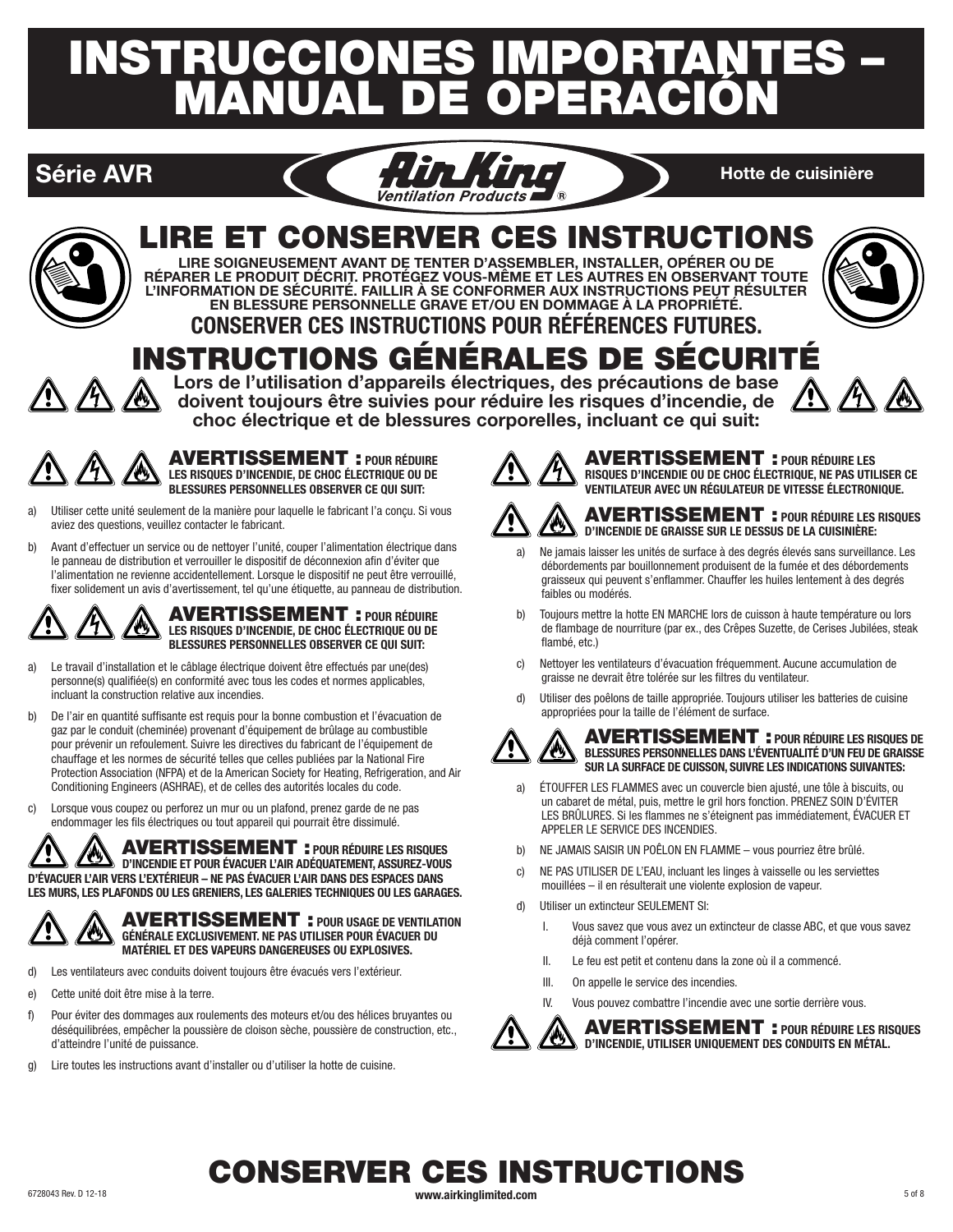# INSTRUCTIONS D'INSTALLATION



MISE EN GARDE : **ASSUREZ-VOUS QUE L'ALIMENTATION ÉLECTRIQUE EST COUPÉE À PARTIR DU PANNEAU DE DISTRIBUTION AVANT DE COMMENCER L'INSTALLATION.**

# SECTION 1

### Préparation de la hotte de cuisinière

- 1. Sortez la hotte de l'emballage et assurez-vous d'avoir toutes les pièces. En plus de la hotte, vous devriez avoir :
	- 1 Filtre à graisse en aluminium
	- 1 Assemblement de Clapet de 3-1/4 po x 10 po
	- 1 Assemblement de Clapet de rond 7 po
	- 3 Vis de montage de clapet
	- 4 Vis de montage #8
	- 1 Couvercle du compartiment de câblage et vis
	- 1 Feuille d'instructions/ sécurité

**REMARQUE :** Certaines hottes peuvent être expédiées avec un plastique protecteur collé sur la hotte. Il est recommandé de la laisser en place durant l'installation pour protéger la hotte contre les égratignures. L'enlever lorsque l'installation sera complétée.

- 2. Déposez la hotte à plat sur la table de manière à ce que la partie inférieure soit face à vous. Placez un morceau de carton en dessous afin d'éviter d'endommager la table ou la hotte.
- 3. Enlever le couvercle de lampe en pressant les deux onglets ensemble **(Figure 1):**



4. Installer une ampoule de type A19 d'un maximum de 60 watts et réinstaller le couvercle de lampe.

# SECTION 2

### Préparez l'emplacement du support de la hotte.

1. Pour installer la hotte sous des armoires dont la base est en retrait, il faut d'abord installer des bandes de fixation en bois (non comprises) afin que la hotte soit fixée convenablement **(Figure 2).**



- 2. L'épaisseur des bandes doit correspondre au retrait de l'armoire et doit avoir une largeur d'environ 5 cm.
- 3. Posez les bandes à l'aide de vis à bois (non comprises) de longueur appropriée. Assurezvous que les bandes sont alignées aux encoches en trou de serrure de la hotte.

# SECTION 3

### Préparez la hotte pour l'installation

1. Choisir le type de conduits qui sera requis. Ce modèle est équipé pour souffler tant verticalement qu'horizontalement dans un conduit de 3-1/4 po x 10 po ou un conduit rond de 7 po. Il peut être modifié pour devenir sans conduit (recirculation de l'air dans la cuisine) avec l'addition d'un filtre combiné graisse/ charbon modèle RF55 (non inclus) **(Figure 3).**



2a. **Horizontal ou Vertical** - Enlever l'alvéole défonçable en insérant un tournevis sous le contour et casser les attaches qui le retiennent en place. Peler avec des pinces **(Figure 4).**



- 2b. **Sans Conduit** enlever le cache persienne, exposant les fentes à air à l'avant. Pour enlever les persiennes glisser vers un côté et soulever le flanc arrière. Ne pas utiliser de tournevis ou autre objet qui pourrait endommager la hotte **(Figure 4).**
- 2c. **Rond de 7 po** enlever l'alvéole défonçable située sur le dessus de la hotte en insérant un tournevis sous le rebord et briser les attaches qui la maintiennent en place. Peler avec des pinces **(Figure 4)**.
- 3. Déterminer où le service électrique entrera dans la hotte et enlever les alvéoles défonçables électriques appropriées en insérant un tournevis dans la fente et en en le repliant vers l'avant et l'arrière jusqu'à ce que les alvéoles deviennent lâches **(Figure 4).**

# SECTION 4

Installation de la hotte



MISE EN GARDE : **ASSUREZ-VOUS QUE L'ALIMENTATION ÉLECTRIQUE EST COUPÉE À PARTIR DU PANNEAU DE DISTRIBUTION AVANT DE COMMENCER L'INSTALLATION.**

- 1. Une fois que la (les) bonne(s) alvéole(s) a(ont) été enlevée(s), au choix, tenir la hotte à l'emplacement d'installation et marquer les endroits appropriés des trous pour les conduits (si applicable), l'électricité et de montage ou encore, marquer les emplacements en les mesurant.
- 2. Couper les trous appropriés pour le raccordement des conduits (si applicable) et électrique dans le mur/ l'armoire.
- 3. Pour un conduit vertical ou horizontal de 8,25 x 25,4 cm (3-1/4 po x 10 po), installer l'assemblage de clapet à la hotte en glissant la section à onglets du clapet sous le corps de la hotte et en vissant les deux vis fournies. Pour un conduit rond de 17,78 cm (7 po), fixer soit un clapet (inclus) à la hotte avec les 3 vis fournies. À l'aide de ruban adhésif approuvé, appliquez autour du col pour sceller les fuites d'air **(Figure 5).**



4. Installer un connecteur de filage approuvé à l'alvéole pour l'électricité de la hotte et guider les câbles électriques au travers de la hotte, en laissant au moins 15,24 cm (6 po) de fil pour le raccordement puis serrer.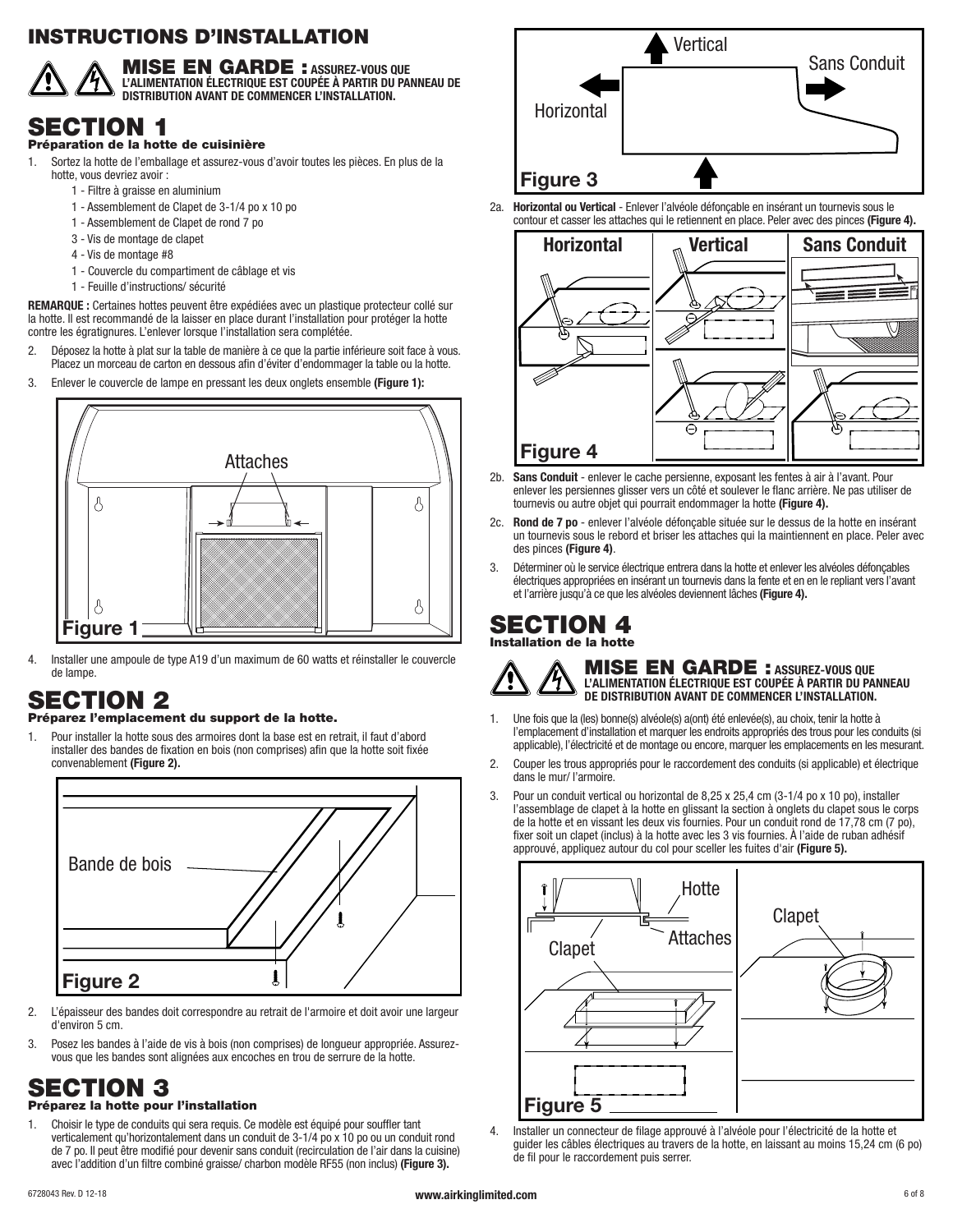**REMARQUE** : Si installation dans une construction existante et que vous n'aurez pas accès aux conduits une fois que la hotte sera en place, faire les raccords des conduits à ce point. Référez-vous à la section des Conduits pour les instructions.

Installer les 4 vis de montage aux endroits marqués précédemment. Laisser un dégagement d'environ 0,33 cm (1/8 po). Glisser la hotte en place au travers des trous en poire et aligner le devant de la hotte pour qu'il soit à effleurement avec le devant des armoires. Visser fermement toutes les vis **(Figure 6).**



MISE EN GARDE : **NE PAS INSTALLER À MOINS DE 22 POUCES AU-DESSUS LA SURFACE DE CUISSON.**

### SECTION 5 âblage

MISE EN GARDE : **TOUTES LES CONNEXIONS ÉLECTRIQUES DOIVENT ÊTRE CONFORMES AUX CODES DU BÂTIMENT LOCAUX, AUX RÈGLEMENTS LOCAUX OU AU CODE NATIONAL DE L'ÉLECTRICITÉ. SI LES MÉTHODES POUR INSTALLER DES CÂBLAGES ÉLECTRIQUES NE VOUS SONT PAS FAMILIÈRES, FAITES APPEL AUX SERVICES D'UN ÉLECTRICIEN QUALIFIÉ.**

1. Connecter les deux fils lâches Blancs de la hotte de cuisine au fil Blanc de l'alimentation. Connecter le fil lâche Noir et Rouge de la hotte au fil Noir de l'alimentation. Connecter le fil de mise à la terre (vert ou dénudé) de l'alimentation à la vis verte de mise à la terre de la hotte. Utiliser des méthodes de connexion approuvées pour toutes les connexions **(Figure 7).**



**REMARQUE : NE PAS** déconnecter quelque fil qui ait déjà été serti avec un connecteur de fil à l'usine.

2. Placez le couvercle du compartiment de fils et serrez la vis. Assurez-vous que tous les fils sont placés de manière sécuritaire à l'intérieur du compartiment.

# SECTION 6

**Conduits** 

MISE EN GARDE : **TOUS LES CONDUITS DOIVENT ÊTRE CONFORMES AUX CODES DU BÂTIMENT LOCAUX ET NATIONAUX.**

MISE EN GARDE : **POUR RÉDUIRE LES RISQUES D'INCENDIE, UTILISER UNIQUEMENT DES CONDUITS EN MÉTAL.**

Raccorder les conduits au collet et au clapet de la hotte. Fixer en place en utilisant du ruban pour canalisations pour sceller tous les joints **(Figure 8).**





### SECTION 7 Finition de l'installation

1. Installer le filtre approprié, en glissant le côté arrière du filtre dans l'onglet et en pressant l'avant du filtre en place **(Figure 6).**



- 2. Mettre les interrupteurs en position « HORS (OFF) » et rétablir l'alimentation. Tester que la lampe et le ventilateur fonctionnent correctement.
- 3. S'il y a un bruit de vibration, recherchez-en la source et essayez de serrer les attaches ou d'ajuster le ruban pour canalisations pour faire un raccord ou un scellant plus serré.

# SECTION 8 Opération

### Contrôles

Votre Hotte de Cuisine est équipée de deux interrupteurs à type basculant dont l'un contrôle l'éclairage et l'autre le ventilateur. L'interrupteur de la lampe a deux positions, EN (1) et HORS ( II ). Le ventilateur a un interrupteur à trois positions, HAUT ( II ), BAS ( I ) et HORS. HORS est la position médiane de l'interrupteur.

### SECTION 9 Entretien



MISE EN GARDE : **ASSUREZ-VOUS QUE L'ALIMENTATION ÉLECTRIQUE EST COUPÉE À PARTIR DU PANNEAU DE DISTRIBUTION AVANT DE COMMENCER L'INSTALLATION.**

### Filtres

**Filtre à graisses** – Un filtre à graisses en aluminium est inclus avec votre hotte et il devrait être nettoyé dans l'eau chaude avec du détergent une fois par mois. Renverser les instructions dans la section «terminer l'installation» des instructions pour retirer le filtre. Si le filtre à graisses devient endommagé, le remplacer par un Filtre à graisses modèle RF35 de Air King.

**Filtre anti-odeurs au charbon** – si vous avez installé un filtre combiné à graisse/ charbon, ils ne peuvent pas être lavés et doivent être jetés lorsqu'ils deviennent notablement sales, qu'ils aient cessé de filtrer les odeurs, ou au moins une fois par année. Remplacer avec un Filtre Combiné à Graisse / Odeur Modèle RF55 de Air King.

### Nettoyage



### MISE EN GARDE : **N'UTILISEZ PAS D'ESSENCE, DE BENZINE, DE DILUANT, DE PRODUITS D'ENTRETIEN PUISSANTS, ETC., PUISQU'ILS POURRAIENT ENDOMMAGER LA HOTTE.**

- 1. Nettoyez la hotte avec du savon doux, comme du savon à vaisselle liquide, et un chiffon doux et sec. N'UTILISEZ JAMAIS DE TAMPON ABRASIF OU DE POUDRE À RÉCURER. Essuyez complètement l'appareil avant de rétablir l'alimentation électrique. N'IMMERGEZ JAMAIS DE COMPOSANTS ÉLECTRIQUES DANS L'EAU.
- 2. Vous pouvez nettoyer les dépôts (saletés, peluches, etc.) qui se sont accumulés dans le ventilateur à l'aide d'un aspirateur. Comme le ventilateur est continuellement lubrifié, il n'est pas nécessaire de l'huiler.